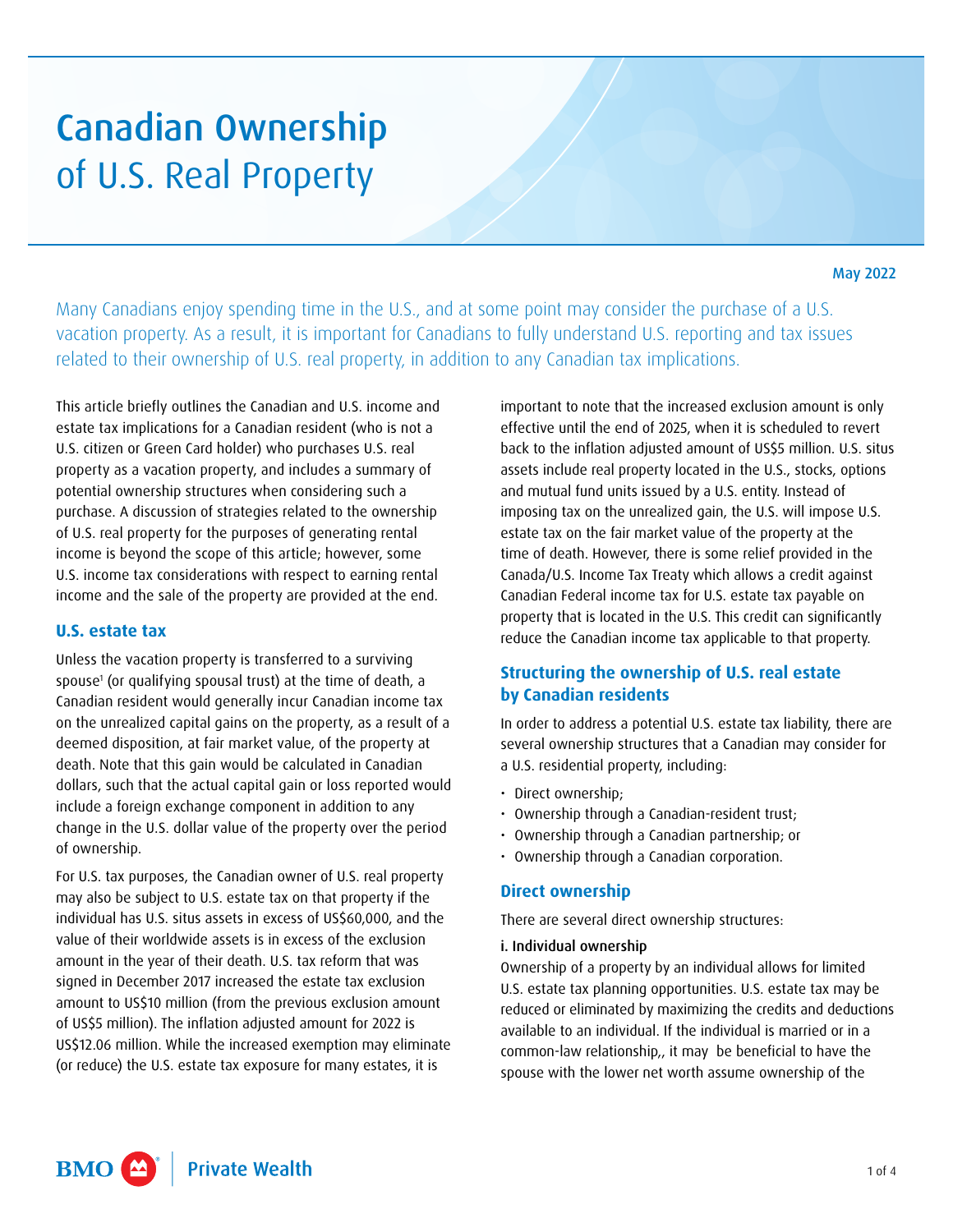property, particularly if the spouse has worldwide assets less than the applicable U.S. estate tax exemption amount (US\$12.06 million for 2022). However, if any property is transferred between spouses, it will be important to consider the possible imposition of U.S. gift tax on the transfer, as well as the attribution rules that may be applicable for Canadian income tax purposes on any annual income or capital gain from the eventual sale of the property, which could impact the effectiveness of this strategy.

If the U.S. estate tax liability cannot be fully eliminated, life insurance could be considered to fund the residual U.S. estate tax liability.

#### ii. Joint tenancy with the right of survivorship

Ownership by a married couple jointly with right of survivorship is the simplest structure for the transfer of assets at death and is often used for probate tax planning. However, this ownership structure is generally not recommended for Canadian couples who own U.S. real estate as there is the potential that the full value of the U.S. property would be subject to U.S. estate tax twice: once when the first spouse dies; and again when the second spouse dies.

A married couple who own a property jointly with the right of survivorship may therefore want to consider severing their joint tenancy in favour of a tenancy in common structure based on the original contributions of each spouse. If the new ownership structure is not reflective of each spouse's contribution, then U.S. gift tax may be triggered. As previously mentioned, the Canadian attribution rules should also be considered upon any transfers between spouses.

#### iii. Tenancy in common

If each spouse wishes to own an interest in the property, a more favourable structure may be to own the property through a tenancy in common.

Under a tenancy in common structure, each spouse may have equal or unequal shares of interest in the property. In this structure, the deceased's share of the property passes to whoever is designated under their Will and not automatically to the surviving spouse. This strategy allows more flexibility for planning opportunities as each spouse may direct that their share of the property pass to a spousal trust. For example, each spouse can create a testamentary trust for each other so that the portion of the property that was owned by the first spouse to die is excluded from the estate of the surviving spouse. This

can reduce or eliminate the U.S. estate tax on the death of the surviving spouse by reducing the value of the U.S. situs property and worldwide estate on the second death.

Another planning technique is to include a provision in the Will such that the property is transferred from the estate to a Qualifying Domestic Trust ("QDOT"). This could defer both the U.S. estate tax and Canadian income tax until the death of the surviving spouse. The QDOT does not eliminate the U.S. estate tax, it simply defers the timing of the estate tax. The deferral would allow the U.S. estate tax to be applicable at the same time as the Canadian income tax upon death of the surviving spouse, thereby allowing for the application of available foreign tax credits to reduce the Canadian tax from the deemed disposition at death.

# **Ownership through a Canadian resident trust**

A properly structured Canadian discretionary inter-vivos trust provides another alternative whereby U.S. estate tax could be avoided. That's because upon death the property is owned by a trust (and not the individual) which is not subject to U.S. estate tax. In order to avoid exposure to U.S. estate tax the trust should directly purchase the property using funds provided by the individual who establishes the trust. Since the transfer of real property to an irrevocable trust would be considered a gift for U.S. gift tax purposes, it is important that the funds be transferred into the trust first, before the property is purchased.

One disadvantage of this ownership structure is that for Canadian income tax purposes, a Canadian resident trust is deemed to have disposed of all its capital property on the 21<sup>st</sup> anniversary of its creation date. As such, the structure only generally allows for a 21-year planning opportunity. It is also important to draft the terms of the trust agreement such that the gain on an eventual sale of the property is not attributed back to the settlor for Canadian income tax purposes, and to ensure the proper application of foreign tax credits to avoid double taxation.

Another drawback to consider is that an individual who acquires U.S. real estate using a trust should be prepared to give up both ownership and control of the real estate to the trust. The person funding the trust cannot be a beneficiary or the trustee of the trust. As such, common planning involves naming a spouse as the main beneficiary of the trust. The individual who settled the trust would only be able to use the property as the spouse of the beneficiary of the trust, or on a rental basis after the death of the spouse beneficiary.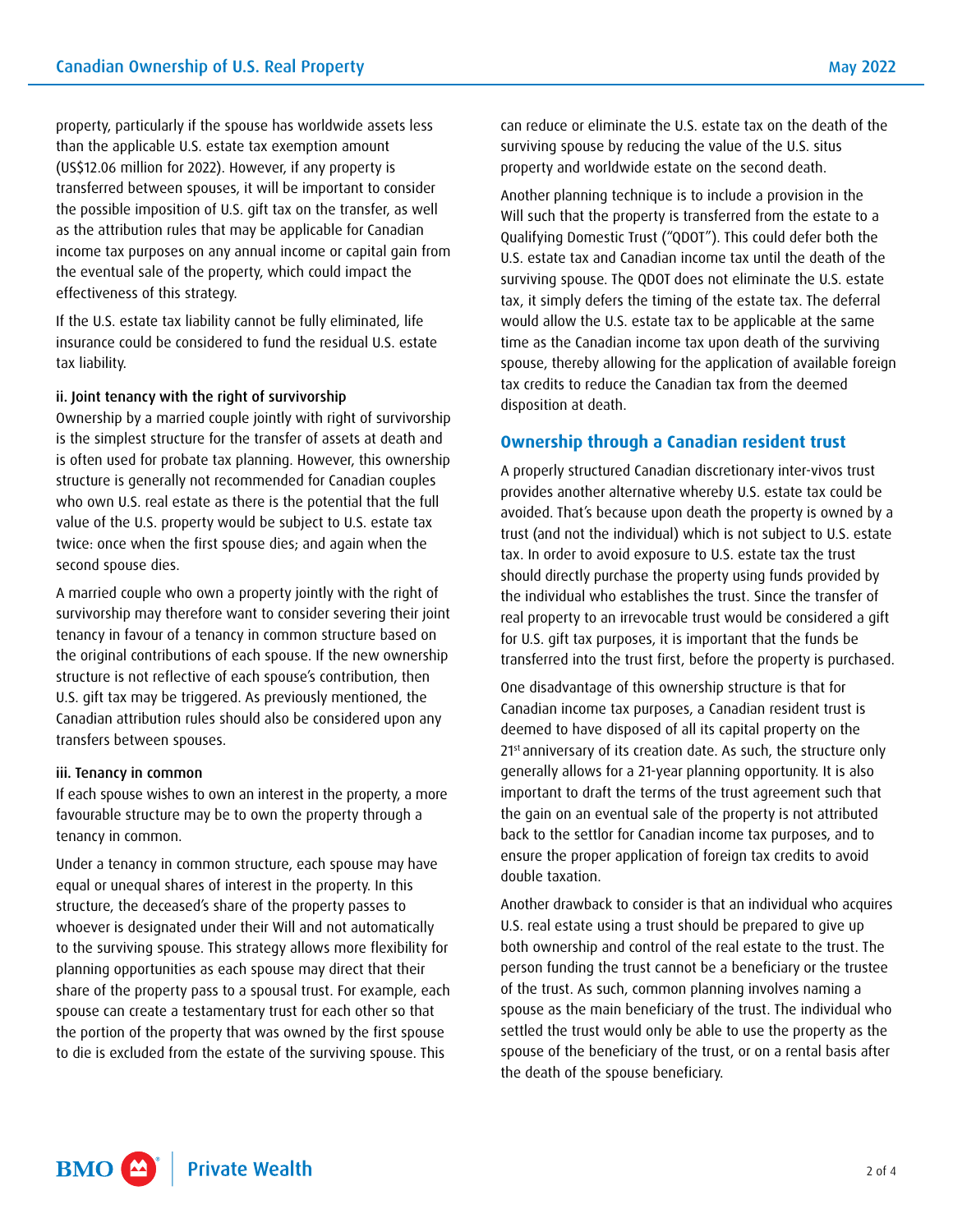## **Ownership through a Canadian corporation**

In the last decade, the use of a single purpose Canadian holding company to purchase a U.S. vacation property has not been an attractive ownership strategy to minimize U.S. estate tax exposure. The Canada Revenue Agency (the "CRA") will assess shareholders for a taxable benefit with respect to their personal use of a vacation property owned by their corporation (unless the corporation was established before 2005). In addition, the applicable Federal rate for U.S. income tax purposes on capital gains realized on the sale of a property may have been much higher for a corporation (35 per cent prior to 2018) than for a trust or an individual (maximum rate of 20 per cent). For these reasons, this structure has not generally been recommended. However, the recent reduction in the U.S. corporate income tax rate from 35 to 21 per cent has made this ownership structure more attractive than in prior years.

# **Ownership through a Canadian partnership**

It may be possible for U.S. estate tax to be minimized if U.S. real property is held by a Canadian partnership which makes an election to be treated as a corporation in the U.S. for U.S. tax purposes. However, it should be noted that ownership of U.S. real property through a Canadian partnership is one of the most complicated alternatives for holding property and involves some uncertainty around the tax implications, as the Internal Revenue Service ("IRS") has not provided any definitive guidance on the tax implications for this particular structure.

#### **Non-recourse mortgage**

Another alternative that may be considered is to obtain a non-recourse mortgage on your U.S. real property. This type of mortgage reduces the value of U.S. situs property on a dollar for dollar basis. The borrower, under a non-recourse mortgage, has no personal liability and the lender can only look to the real property to enforce payment. As a result, this type of funding may be difficult to obtain from a commercial lender.

## **Other U.S. income tax considerations**

#### **Property rental**

If you decide to rent out your U.S. real property, there are additional complexities. For example, a tenant who pays rent to a Canadian owner of a U.S. property is required to withhold a 30 per cent withholding tax on gross rents unless the property owner elects to treat the rent as "effectively connected income."

An election to treat the income as effectively connected income may allow for the following:

- No withholding would be required if a Form W-8-ECI is provided to the individual who is paying the rent;
- The Canadian property owner may be able to claim certain deductions such as depreciation, maintenance costs and property taxes. Some restrictions may apply if the property is used for personal purposes in addition to generating rental income;
- The net rental income would be subject to graduated U.S. individual income tax rates;
- A U.S. individual income tax return (Form 1040NR) would need to be filed by the owner to report the rental income or loss; and
- For Canadian income tax purposes the rental income should also be reported. However, a foreign tax credit may be claimed for the U.S. income tax paid on the rental income to offset some of the Canadian income tax on the same income.

In addition, there may be a requirement to include a Foreign Income Verification Statement (T1135) with your Canadian income tax return.

## **Sale of U.S. real property**

#### Withholding tax

Upon the ultimate sale of your U.S. real estate property there are several important U.S. and Canadian tax implications. While there are certain exceptions (such as when the buyer will use the property as a principal residence and the proceeds are not more than US\$300,000) under the Foreign Investment in Real Property Tax Act ("FIRPTA"), and an individual who buys U.S. real estate from a seller who is not a U.S. citizen or resident is generally required to withhold 15 per cent of the purchase price and remit that amount to the IRS as an instalment towards the seller's ultimate U.S. tax liability on the sale.

In order to decrease or eliminate the withholding amount, a Canadian seller may obtain an IRS withholding certificate; ideally before the transfer of property. A seller that has applied for a withholding certificate must notify the buyer in writing that the certificate has been applied for on the day of, or prior to the transfer of property. The IRS will normally act on an application for a withholding certificate within 90 days of receipt of all information necessary to make a proper determination. If a certificate is issued before the transfer of property, the